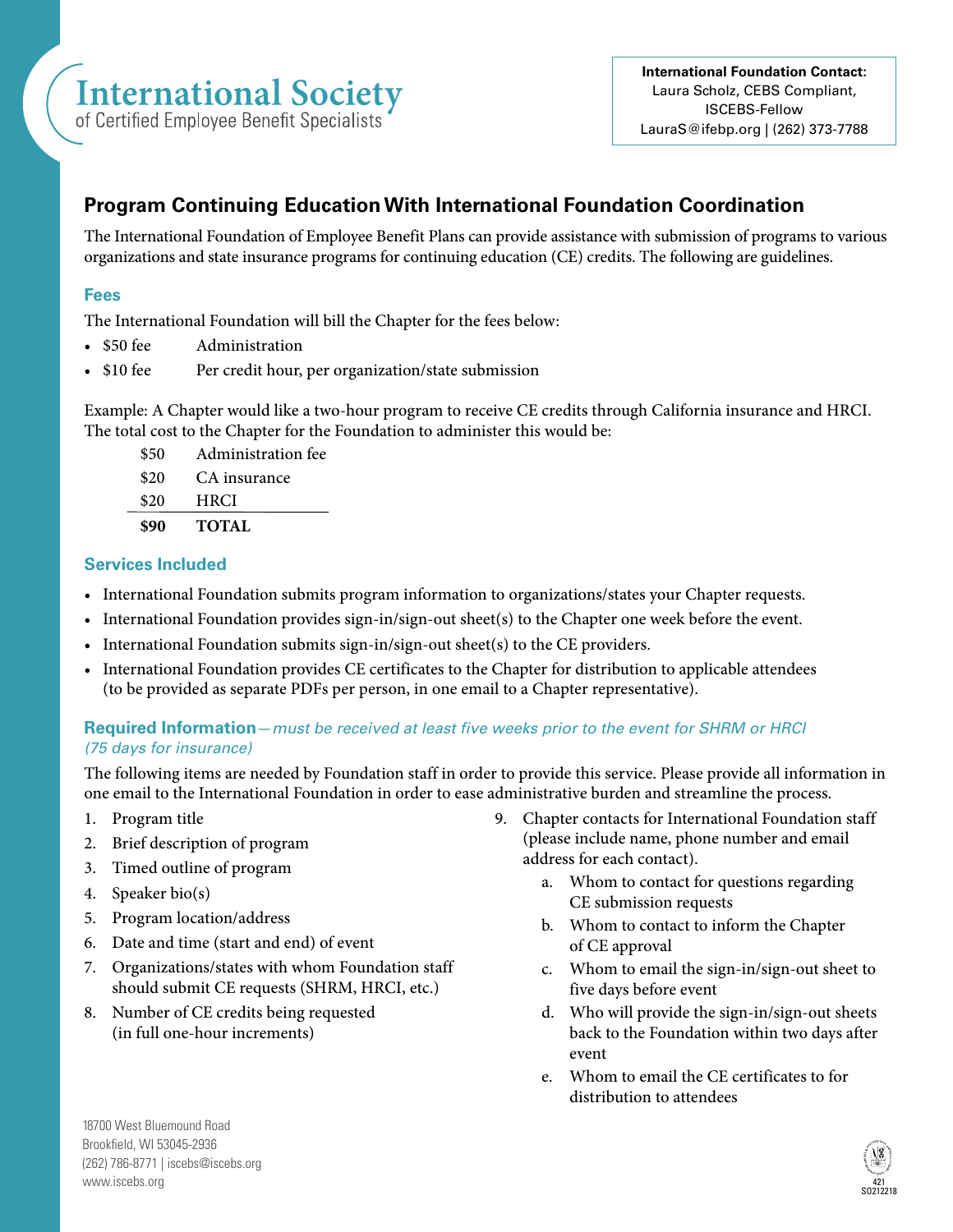#### **APPLICATION REQUIREMENTS CAN CHANGE. THE FOUNDATION WILL INFORM YOU IF ADDITIONAL REQUIREMENTS ARE INSTITUTED.**

To obtain insurance CE credit, a program must first be submitted to the provider's (in this case the International Foundation) "home state." A home state is the state where the provider is located—in this case, Wisconsin. Wisconsin requires at least 30 days to review a program. This means that if we have not received a response, we cannot inquire about the status of the application until 30 days have passed from when it was submitted. Once a program is approved by Wisconsin, we can then submit it to the other "reciprocal" states. Those states each require at least 30 days before a status check can be made. Once a state approves a program, a course offering must be entered. Course offerings must be entered at least ten-20 days before a course occurs. Therefore, **75 days is needed for insurance CE credit for all chapters except for Milwaukee,** which needs 45 days to meet these deadlines.

*Also note:* Reciprocity does NOT mean that just because the home state approves a course, the reciprocal states will as well. Reciprocity has to do with the ability to apply for credit. States can deny a course even if it was approved by the home state if it does not meet their requirements.

| <b>Chapter</b>                                                     | <b>State</b>   | <b>Speaker App?</b>                                                                                                                                                     | <b>Special Notes?</b>                                                                                   |
|--------------------------------------------------------------------|----------------|-------------------------------------------------------------------------------------------------------------------------------------------------------------------------|---------------------------------------------------------------------------------------------------------|
| Baltimore                                                          | Maryland       | Yes. Also need submit PDF bio with app.                                                                                                                                 | Must report within ten days of<br>end of program.                                                       |
| Capital/D.C.                                                       | <b>DC</b>      | <b>No</b>                                                                                                                                                               | Must report to D.C. within 48<br>hours of end of program, so<br>need attendance information<br>quickly. |
| Carolinas                                                          | North Carolina | No                                                                                                                                                                      | Must report within 15 days of<br>end of program.                                                        |
| Carolinas                                                          | South Carolina | Yes. See application—One of the items under<br>question 2 is required to be attached. They<br>generally seem to prefer option C. Social Security<br>number is required. | \$25 fee for each instructor (can<br>be paid via CC).                                                   |
| Central Indiana                                                    | Indiana        | No                                                                                                                                                                      | Must report within 14 days of<br>end of program-They are fairly<br>strict with that.                    |
| Central Ohio<br>Cincinnati<br>Dayton (SW Ohio)<br>Northeast Ohio   | Ohio           | N <sub>0</sub>                                                                                                                                                          | Must report within 15 days of<br>end of program.                                                        |
| Central Pennsylvania<br>Greater Philadelphia<br>Greater Pittsburgh | Pennsylvania   | Yes. See application-SSN required.                                                                                                                                      |                                                                                                         |
| Chicago                                                            | Illinois       | No                                                                                                                                                                      |                                                                                                         |
| Colorado                                                           | Colorado       | No                                                                                                                                                                      |                                                                                                         |
| Dallas/Fort Worth                                                  | <b>Texas</b>   | No                                                                                                                                                                      |                                                                                                         |
| Houston                                                            |                |                                                                                                                                                                         |                                                                                                         |
| <b>Greater Boston</b>                                              | Massachusetts  | <b>No</b>                                                                                                                                                               | Must report within ten days of<br>end of program.                                                       |
| Kansas City                                                        | Kansas         | <b>No</b>                                                                                                                                                               |                                                                                                         |
| Kansas City                                                        | Missouri       | <b>No</b>                                                                                                                                                               |                                                                                                         |